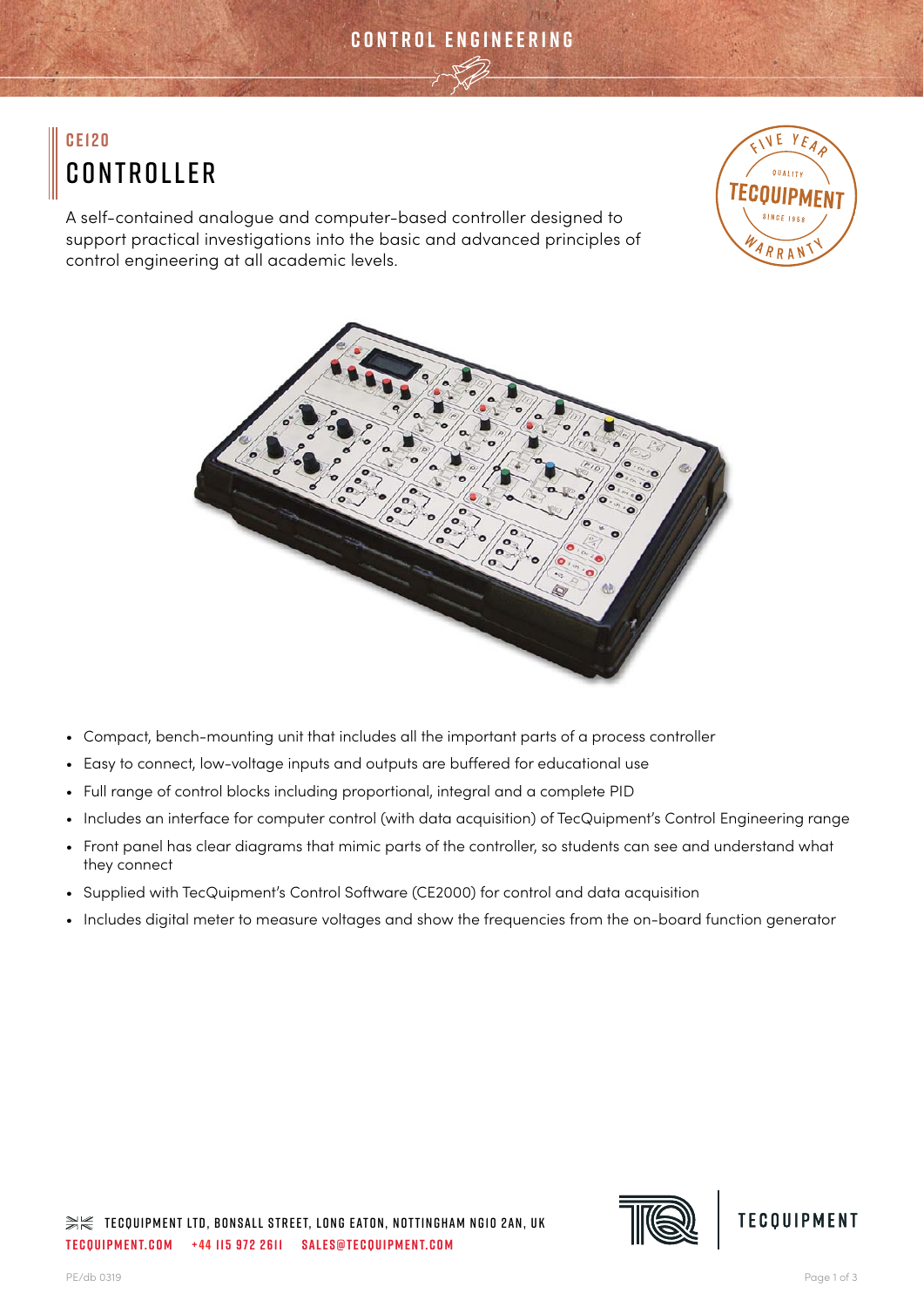# **CE120** controller

# **Description**

The CE120 Controller is for use with most products in TecQuipment's Control Engineering range, but it will work with any other compatible laboratory equipment.

This compact unit has analogue electronic circuits connected in blocks. These blocks mimic the important parts of industrial controllers. Clear diagrams on the front panel of the controller show the blocks, each of which has its own set of connection sockets. The user connects the blocks in any way that they need and then connects them to their chosen experiment module.

The blocks include:

- Proportional and integral blocks
- A complete three-term PID (proportional, integral, derivative) block
- Fully adjustable potentiometers that can work as setpoints or attenuators
- A function generator and digital voltmeter
- Summing junctions
- Phase lead

The controller also includes an interface with D/A (digital to analogue) and A/D (analogue to digital) connections. This allows the user to connect their product from the CE range to a suitable computer (not supplied) for computer control and data acquisition. The controller includes a copy of TecQuipment's CE2000 Control Software (see separate datasheet for details).

The Controller is a more advanced alternative to the CE122 Interface, as it has the additional analogue control features.

# **Available Experiment Modules**

Selected products in TecQuipment's Control Engineering range:

- Thermal Process Control (CE103)
- Coupled Tanks (CE105 and CE105MV)
- Ball and Beam (CE106)
- Engine Speed Control (CE107)
- Coupled Drives (CE108)
- Ball and Hoop (CE109)
- Servo Trainer (CE110)

## **Standard Features**

- Supplied with comprehensive user guide
- Five-year warranty
- Made in accordance with the latest European Union directives
- ISO9001 certified manufacturer

# **Learning Outcomes**

When used with the experiment modules:

- Temperature (thermal) control
- Level control
- Engine speed control
- Servo control
- Coupled drive control
- Ball and beam control
- Ball and hoop control

## **Recommended Ancillaries**

• Suitable computer with two spare USB connections (not supplied by TecQuipment) – see the CE2000 datasheet for full details.

## **Essential Services**

### **Electrical supply:**

90 VAC to 250 VAC, 0.5 A, 50/60 Hz, with earth

**BENCH SPACE NEEDED:** 

800 mm x 600 mm

# **Operating Conditions**

**OPERATING ENVIRONMENT:** 

Laboratory

## **STORAGE TEMPERATURE RANGE:**

–25°C to +55°C (when packed for transport)

### **Operating temperature range:**

+5°C to +40°C

### **OPERATING RELATIVE HUMIDITY RANGE:**

80% at temperatures < 31°C decreasing linearly to 50% at 40°C

## **Sound Levels**

Less than 70 dB(A)